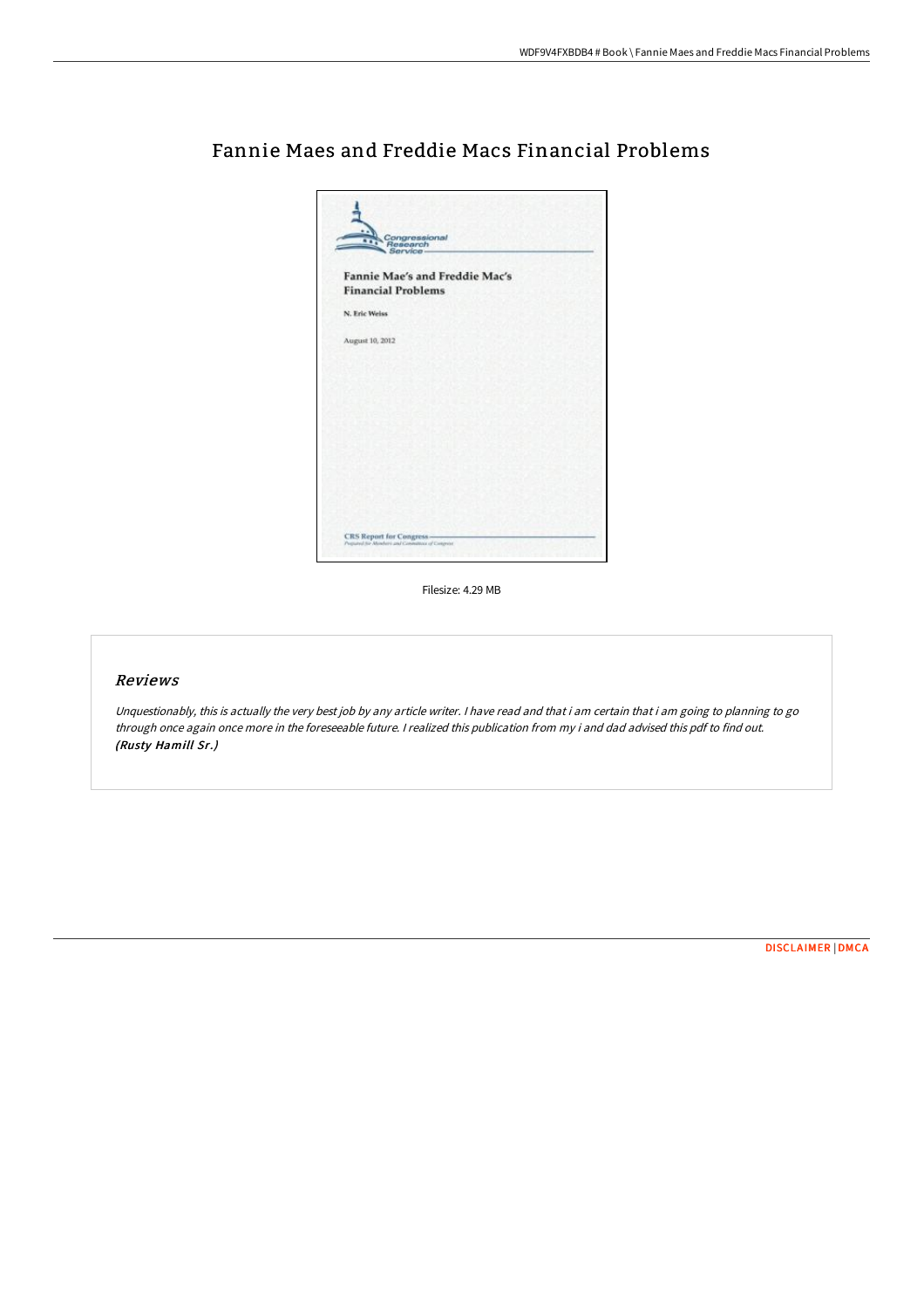## FANNIE MAES AND FREDDIE MACS FINANCIAL PROBLEMS



To download Fannie Maes and Freddie Macs Financial Problems PDF, make sure you follow the link below and download the file or have access to other information which might be have conjunction with FANNIE MAES AND FREDDIE MACS FINANCIAL PROBLEMS ebook.

Createspace. Paperback. Book Condition: New. This item is printed on demand. Paperback. 28 pages. Dimensions: 11.0in. x 8.5in. x 0.1in.The continuing conservatorship of Fannie Mae and Freddie Mac at a time of uncertainty in the housing, mortgage, and financial markets has raised doubts about the future of these enterprises, which are chartered by Congress as government-sponsored enterprises (GSEs) and whose debts are widely believed to be implicitly guaranteed by the federal government. In the second quarter of 2012, both Fannie Mae and Freddie Mac reported profits for the first time since the fourth quarter of 2006. Also, the second quarter of 2012 was first time that neither GSE had to request financial support from the Treasury. The Treasury has agreed to buy mortgage-backed securities (MBSs) from the GSEs and to raise funds for them. Initially, each GSE gave Treasury 1 billion in senior preferred stock and warrants to acquire, at nominal cost, 80 of each GSE. Treasury holds more than 187 billion of preferred stock in the two GSEs. Treasury has agreed to invest whatever is required to maintain GSE solvency through calendar year 2012. Now the formerly implicit guarantee is nearly explicit. In addition to Treasurys purchases of senior preferred stock, the Federal Reserve (Fed) has purchased GSE bonds and MBSs. Under terms of the federal governments purchase of their preferred stock, the enterprises are required to pay the government dividends of nearly 20 billion annually (10 of the support). Housing, mortgage, and even general financial markets remain in an unprecedented situation. Estimates of the total cost to the federal government use different baselines and vary widely. The FHFA estimates that Treasury is likely to purchase 220 billion-311 billion of senior preferred stock by the end of 2014. The Congressional Budget Office estimates the budget cost to be more...

Read Fannie Maes and Freddie Macs Financial [Problems](http://techno-pub.tech/fannie-maes-and-freddie-macs-financial-problems.html) Online E [Download](http://techno-pub.tech/fannie-maes-and-freddie-macs-financial-problems.html) PDF Fannie Maes and Freddie Macs Financial Problems